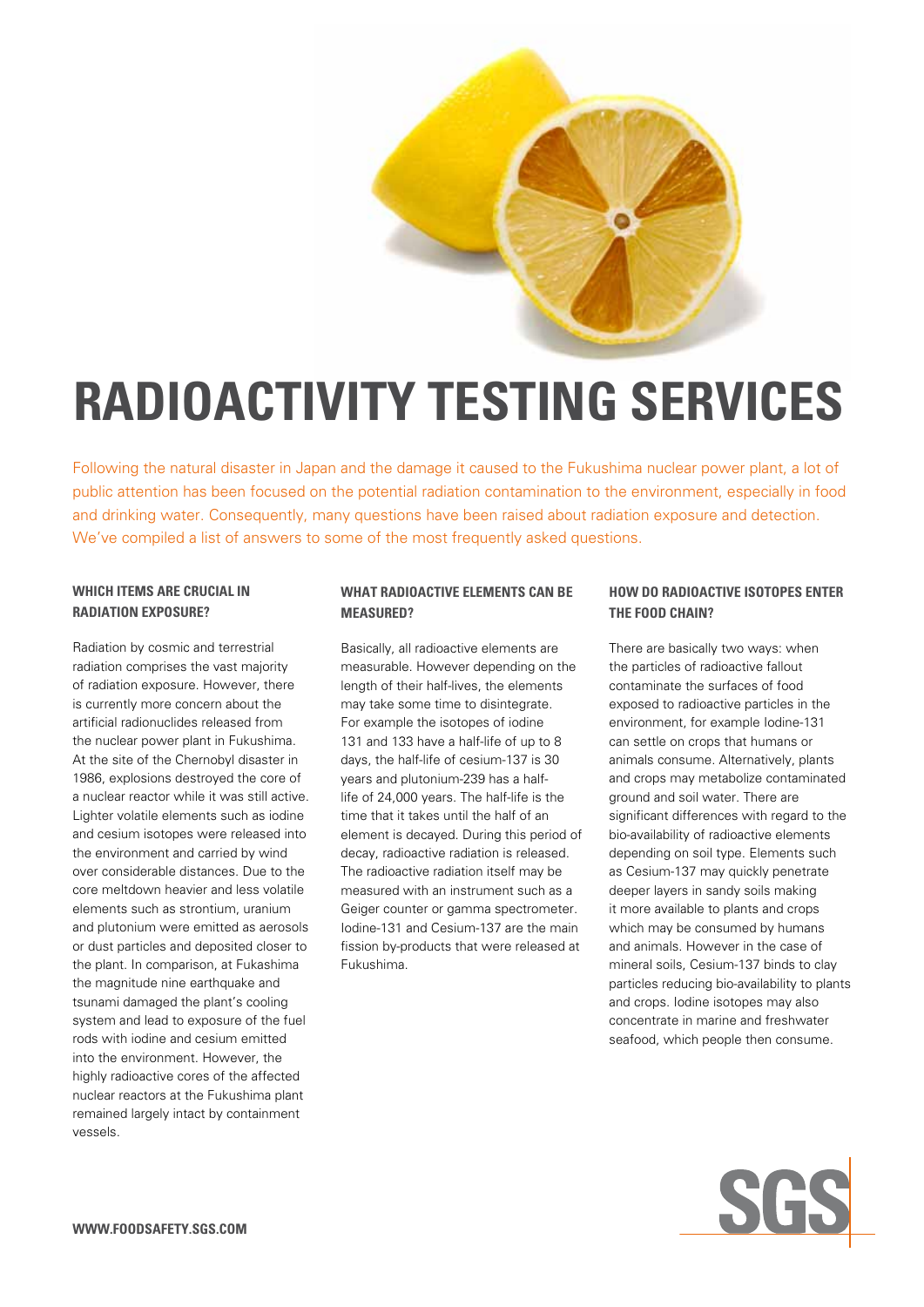# **legal rules applicable**

Every country has regulations in place for radionuclide limits in food. An SGS representative will inform you about the respective limits for your food products in the destined country of sale.

## **Japan: Ministry of Health, Labor and Welfare Notice No. 0317 Article 3**

| <b>NUCLIDE</b>                                                                                   | INDEX VALUES RELATING TO INGESTION LIMITS IN GUIDELINES FOR COPING<br>WITH DISTASTERS AT NUCLEAR FACILITIES ETC. (Bq/Kg) |     |
|--------------------------------------------------------------------------------------------------|--------------------------------------------------------------------------------------------------------------------------|-----|
| Radioactive Iodine (Representative<br>radio-nuclides among mixed radio-<br>nuclides: $ ^{131}$ ) | <b>Drinking Water</b>                                                                                                    | 300 |
|                                                                                                  | Milk, dairy products                                                                                                     |     |
|                                                                                                  | Vegetables (Except root vegetables and tubers)                                                                           |     |
| Radioactive cesium                                                                               | <b>Drinking Water</b>                                                                                                    | 200 |
|                                                                                                  | Milk, dairy products                                                                                                     |     |
|                                                                                                  | Vegetables                                                                                                               | 500 |
|                                                                                                  | Grain                                                                                                                    |     |
|                                                                                                  | Meat, eggs, fish etc.                                                                                                    |     |

# **USA: Derived Intervention Levels (DILs) for each radionuclide group for food in domestic commerce and food offered for import.**

| RADIONUCLIDE GROUP            | DIL (Bg/Kg) |
|-------------------------------|-------------|
| lodine-131                    | 170         |
| $C$ esium-134 + $C$ esium-137 | 1200        |

#### **EU: The accumulated maximum radioactive level in food according to Council Regulation 351/2011.**

| RADIONUCLIDE GROUP        | <b>FOOD</b>                                                                                       | THE ACCUMULATED<br><b>MAXIMUM RADIOACTIVE</b><br>LEVEL (Bq/Kg) |
|---------------------------|---------------------------------------------------------------------------------------------------|----------------------------------------------------------------|
| $Cesium-134 + Cesium-137$ | Milk                                                                                              | 200                                                            |
|                           | Milk products                                                                                     | 200                                                            |
|                           | Foodstuffs intended for special feeding of infants<br>during the first four to six months of life | 200                                                            |
|                           | Other food products                                                                               | 500                                                            |
| lodine-131                | Milk                                                                                              | 300                                                            |
|                           | Milk products                                                                                     | 300                                                            |
|                           | Foodstuffs intended for special feeding of infants<br>during the first four to six months of life | 100                                                            |
|                           | Other food products                                                                               | 2000                                                           |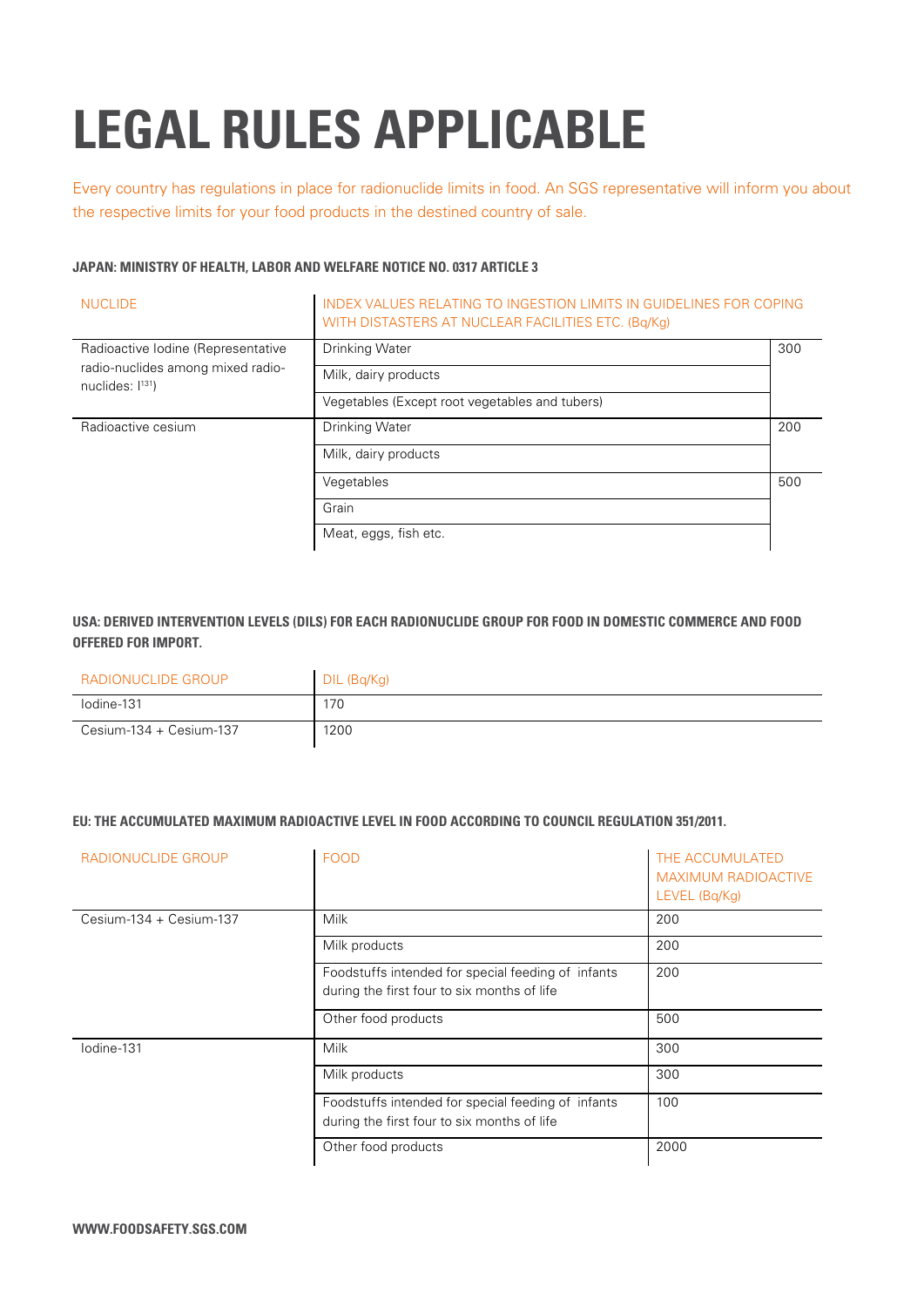# **the sgs group offer**

SGS's state-of-the-art radionuclide testing laboratories are ISO 17025 accredited and can help you detect and measure radioactive contamination in your food products.

#### **SGS FRANCE CAPABILITY**

| ANALYSES TO CERTIFY NO RADIOACTIVE<br><b>CONTAMINATION</b>                                                                                                     | $LD=LO$ (Bg/Kg) |
|----------------------------------------------------------------------------------------------------------------------------------------------------------------|-----------------|
| Gamma Spectrometry (determination of all gamma-ray<br>radio nuclides, especially Cs <sup>134</sup> , Cs <sup>137</sup> , l <sup>131</sup> , Co <sup>60</sup> ) | 2-3 Ba/Ka       |
| Activity alpha global                                                                                                                                          | 7-8 Bg/Kg       |
| Activity beta global                                                                                                                                           | 25-30 Bg/Kg     |

#### **SGS Germany CAPABILITY**

| ANALYSES TO CERTIFY NO RADIOACTIVE<br>CONTAMINATION                                                                                                            | $LD=LO$ (Bg/Kg) |
|----------------------------------------------------------------------------------------------------------------------------------------------------------------|-----------------|
| Gamma Spectrometry (determination of all gamma-ray<br>radio nuclides, especially Cs <sup>134</sup> , Cs <sup>137</sup> , I <sup>131</sup> , Co <sup>60</sup> ) | 3 – 50 Ba/ka    |

## **SGS Russia CAPABILITY**

| ANALYSES TO CERTIFY NO RADIOACTIVE<br><b>CONTAMINATION</b>                                                                                                     | $LD=LO$ (Bg/Kg)           |
|----------------------------------------------------------------------------------------------------------------------------------------------------------------|---------------------------|
| Gamma Spectrometry (determination of all gamma-ray<br>radio nuclides, especially Cs <sup>134</sup> , Cs <sup>137</sup> , Ra <sup>226</sup> , K <sup>40</sup> ) | 5 Bg/Kg                   |
| Activity alpha global                                                                                                                                          | $0.18$ Bg/g - 50,000 Bg/g |
| Activity beta global                                                                                                                                           | 50 Bg/Kg                  |

#### **SGS Japan CAPABILITY**

| ANAI YSES TO CERTIFY NO RADIOACTIVE<br><b>CONTAMINATION</b>                                                                                | $LD=LO$ (Bq/Kg) |
|--------------------------------------------------------------------------------------------------------------------------------------------|-----------------|
| Gamma Spectrometry (determination of all gamma-ray<br>radio nuclides, especially Cs <sup>134</sup> , Cs <sup>137</sup> , <sup>[131</sup> ] | 20 Bg/Kg        |

SGS can also provide radiation testing services in many other locations through our large network of laboratories. Please contact us for more information.

#### **Who is the SGS group?**

SGS is the world's leading inspection, verification, testing and certification company. Recognized as the global benchmark for quality and integrity, we employ over 64,000 people and operate a network of more than 1,250 offices and laboratories around the world.

Contact us at: foodservices@sgs.com